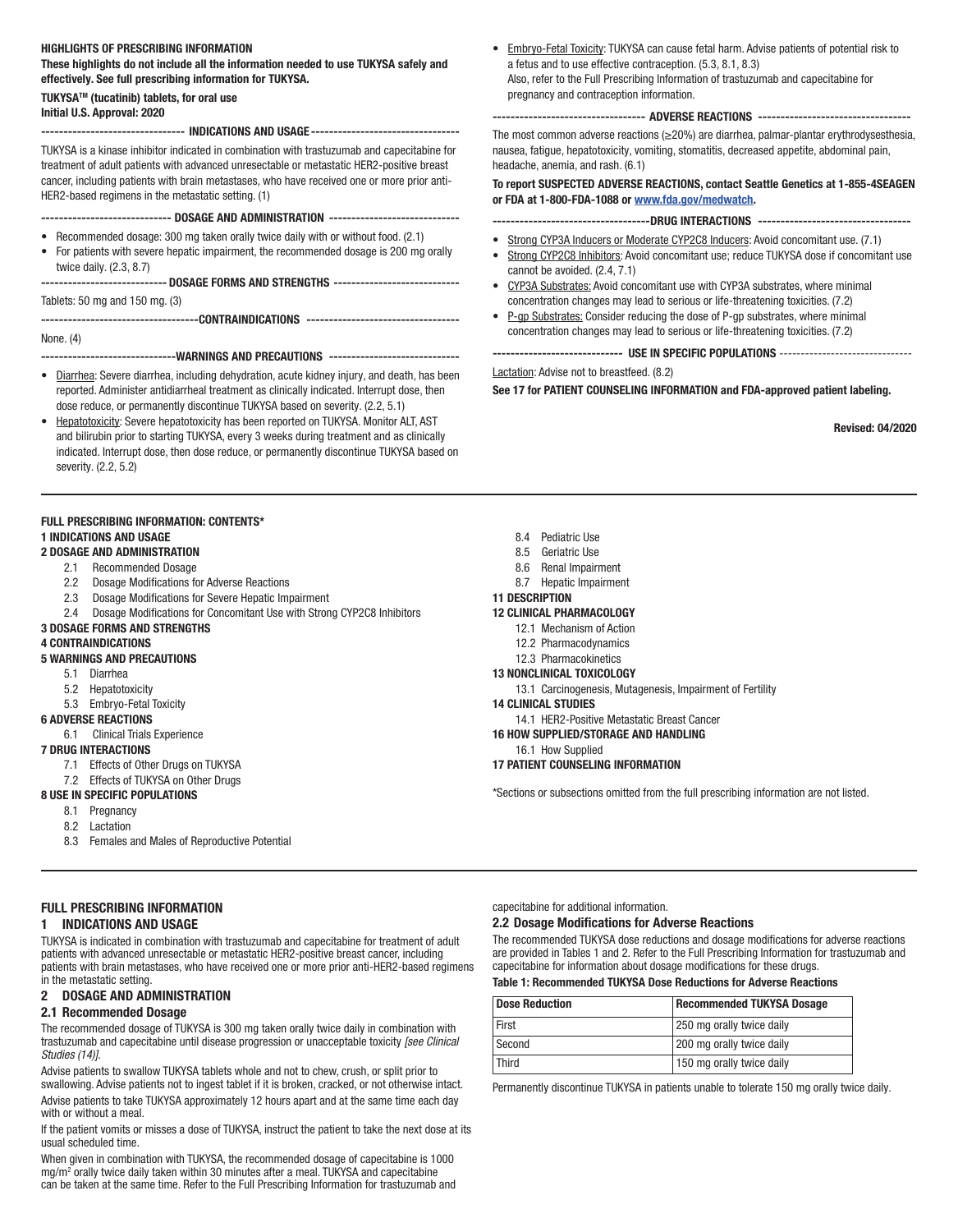#### Table 2: Recommended TUKYSA Dosage Modifications for Adverse Reactions

| <b>Adverse Reaction1</b>                                                      | <b>Severity</b>                                                     | <b>TUKYSA Dosage Modification</b>                                                                                                                          |
|-------------------------------------------------------------------------------|---------------------------------------------------------------------|------------------------------------------------------------------------------------------------------------------------------------------------------------|
| Diarrhea [see<br><b>Warnings and</b><br>Precautions (5.1)]                    | Grade 3 without anti-diarrheal<br>treatment                         | Initiate or intensify appropriate medical<br>therapy. Hold TUKYSA until recovery to<br>$\leq$ Grade 1, then resume TUKYSA at the<br>same dose level.       |
|                                                                               | Grade 3 with anti-diarrheal<br>treatment                            | Initiate or intensify appropriate medical<br>therapy. Hold TUKYSA until recovery to<br>$\leq$ Grade 1, then resume TUKYSA at the<br>next lower dose level. |
|                                                                               | Grade 4                                                             | Permanently discontinue TUKYSA.                                                                                                                            |
| Hepatotoxicity <sup>2</sup><br><b>[see Warnings and</b><br>Precautions (5.2)] | Grade 2 bilirubin ( $>1.5$ to 3 $\times$<br>ULN)                    | Hold TUKYSA until recovery to $\leq$ Grade<br>1, then resume TUKYSA at the same<br>dose level.                                                             |
|                                                                               | Grade 3 ALT or AST ( $> 5$ to 20<br>$\times$ ULN)<br>0 <sub>R</sub> | Hold TUKYSA until recovery to $\leq$ Grade<br>1, then resume TUKYSA at the next<br>lower dose level.                                                       |
|                                                                               | Grade 3 bilirubin ( $>$ 3 to 10 $\times$<br>ULN)                    |                                                                                                                                                            |
|                                                                               | Grade 4 ALT or AST ( $>$ 20 $\times$<br>ULN)<br>0 <sub>R</sub>      | Permanently discontinue TUKYSA.                                                                                                                            |
|                                                                               | Grade 4 bilirubin ( $> 10 \times$ ULN)                              |                                                                                                                                                            |
|                                                                               | ALT or AST $>$ 3 $\times$ ULN                                       | Permanently discontinue TUKYSA.                                                                                                                            |
|                                                                               | <b>AND</b>                                                          |                                                                                                                                                            |
|                                                                               | Bilirubin $> 2 \times ULN$                                          |                                                                                                                                                            |
| Other adverse<br>reactions [see<br><b>Adverse Reactions</b><br>(6.1)          | Grade 3                                                             | Hold TUKYSA until recovery to $\leq$ Grade<br>1, then resume TUKYSA at the next<br>lower dose level.                                                       |
|                                                                               | Grade 4                                                             | Permanently discontinue TUKYSA.                                                                                                                            |

1. Grades based on National Cancer Institute Common Terminology Criteria for Adverse Events Version 4.03

2. Abbreviations: ULN = upper limit of normal;  $ALT =$  alanine aminotransferase;  $AST =$  aspartate

aminotransferase

#### 2.3 Dosage Modifications for Severe Hepatic Impairment

For patients with severe hepatic impairment (Child-Pugh C), reduce the recommended dosage to 200 mg orally twice daily *[see Use in Specific Populations (8.7), Clinical Pharmacology (12.3)]*. 2.4 Dosage Modifications for Concomitant Use with Strong CYP2C8 Inhibitors

Avoid concomitant use of strong CYP2C8 inhibitors with TUKYSA. If concomitant use with a strong CYP2C8 inhibitor cannot be avoided, reduce the recommended dosage to 100 mg orally twice daily. After discontinuation of the strong CYP2C8 inhibitor for 3 elimination half-lives, resume the TUKYSA dose that was taken prior to initiating the inhibitor [*see Drug Interactions (7.2), Clinical Pharmacology (12.3)*].

#### 3 DOSAGE FORMS AND STRENGTHS

**Tablets** 

• 50 mg: round, yellow, film-coated, debossed with "TUC" on one side and "50" on the other side.

• 150 mg: oval-shaped, yellow, film-coated, debossed with "TUC" on one side and "150" on the other side.

# 4 CONTRAINDICATIONS

None.

#### 5 WARNINGS AND PRECAUTIONS

#### 5.1 Diarrhea

TUKYSA can cause severe diarrhea including dehydration, hypotension, acute kidney injury, and death *[see Adverse Reactions (6.1)]*. In HER2CLIMB, 81% of patients who received TUKYSA experienced diarrhea, including 12% with Grade 3 diarrhea and 0.5% with Grade 4 diarrhea. Both patients who developed Grade 4 diarrhea subsequently died, with diarrhea as a contributor to death. The median time to onset of the first episode of diarrhea was 12 days and the median time to resolution was 8 days. Diarrhea led to dose reductions of TUKYSA in 6% of patients and discontinuation of TUKYSA in 1% of patients. Prophylactic use of antidiarrheal treatment was not required on HER2CLIMB.

If diarrhea occurs, administer antidiarrheal treatment as clinically indicated. Perform diagnostic tests as clinically indicated to exclude other causes of diarrhea. Based on the severity of the diarrhea, interrupt dose, then dose reduce or permanently discontinue TUKYSA *[see Dosage and Administration (2.2)].*

#### 5.2 Hepatotoxicity

TUKYSA can cause severe hepatotoxicity *[see Adverse Reactions (6.1)]*. In HER2CLIMB, 8% of patients who received TUKYSA had an ALT increase  $> 5 \times$  ULN, 6% had an AST increase  $> 5$  $\times$  ULN, and 1.5% had a bilirubin increase  $> 3 \times$  ULN (Grade  $\geq$ 3). Hepatotoxicity led to dose reduction of TUKYSA in 8% of patients and discontinuation of TUKYSA in 1.5% of patients. Monitor ALT, AST, and bilirubin prior to starting TUKYSA, every 3 weeks during treatment, and as clinically indicated. Based on the severity of hepatoxicity, interrupt dose, then dose reduce or permanently discontinue TUKYSA *[see Dosage and Administration (2.2)]*.

#### 5.3 Embryo-Fetal Toxicity

Based on findings from animal studies and its mechanism of action, TUKYSA can cause fetal harm when administered to a pregnant woman. In animal reproduction studies, administration of tucatinib to pregnant rats and rabbits during organogenesis caused embryo-fetal mortality, reduced fetal weight and fetal abnormalities at maternal exposures  $\geq 1.3$  times the human exposure (AUC) at the recommended dose.

Advise pregnant women and females of reproductive potential of the potential risk to a fetus. Advise females of reproductive potential to use effective contraception during treatment with TUKYSA and for at least 1 week after the last dose. Advise male patients with female partners of reproductive potential to use effective contraception during treatment with TUKYSA and for at least 1 week after the last dose *[see Use in Specific Populations (8.1, 8.3)]*.

TUKYSA is used in combination with trastuzumab and capecitabine. Refer to the Full Prescribing Information of trastuzumab and capecitabine for pregnancy and contraception information.

## 6 ADVERSE REACTIONS

The following clinically significant adverse reactions are described elsewhere in the labeling:

- Diarrhea *[see Warnings and Precautions (5.1)]*
- Hepatotoxicity *[see Warnings and Precautions (5.2)]*

#### 6.1 Clinical Trials Experience

Because clinical trials are conducted under widely varying conditions, adverse reaction rates observed in the clinical trials of a drug cannot be directly compared to rates in the clinical trials of another drug and may not reflect the rates observed in practice.

HER2-Positive Metastatic Breast Cancer

#### *HER2CLIMB*

The safety of TUKYSA in combination with trastuzumab and capecitabine was evaluated in HER2CLIMB *[see Clinical Studies (14)]*. Patients received either TUKYSA 300 mg twice daily plus trastuzumab and capecitabine (n=404) or placebo plus trastuzumab and capecitabine (n=197). The median duration of treatment was 5.8 months (range: 3 days, 2.9 years) for the TUKYSA arm.

Serious adverse reactions occurred in 26% of patients who received TUKYSA. Serious adverse reactions in ≥ 2% of patients who received TUKYSA were diarrhea (4%), vomiting (2.5%), nausea (2%), abdominal pain (2%), and seizure (2%). Fatal adverse reactions occurred in 2% of patients who received TUKYSA including sudden death, sepsis, dehydration, and cardiogenic shock.

Adverse reactions leading to treatment discontinuation occurred in 6% of patients who received TUKYSA. Adverse reactions leading to treatment discontinuation of TUKYSA in ≥1% of patients were hepatotoxicity (1.5%) and diarrhea (1%).

Adverse reactions leading to dose reduction occurred in 21% of patients who received TUKYSA. Adverse reactions leading to dose reduction of TUKYSA in ≥2% of patients were hepatotoxicity (8%) and diarrhea (6%).

The most common adverse reactions in patients who received TUKYSA (≥20%) were diarrhea, palmar-plantar erythrodysesthesia, nausea, fatigue, hepatotoxicity, vomiting, stomatitis, decreased appetite, abdominal pain, headache, anemia, and rash.

Table 3 summarizes the adverse reactions in HER2CLIMB.

#### Table 3: Adverse Reactions (≥10%) in Patients Who Received TUKYSA and with a Difference Between Arms of ≥ 5% Compared to Placebo in HER2CLIMB (All Grades)

| <b>Adverse Reaction</b>                                | TUKYSA + Trastuzumab +<br><b>Capecitabine</b><br>$N = 404$ |              |              | Placebo + Trastuzumab +<br><b>Capecitabine</b><br>$N = 197$ |              |              |
|--------------------------------------------------------|------------------------------------------------------------|--------------|--------------|-------------------------------------------------------------|--------------|--------------|
|                                                        | All<br><b>Grades</b><br>%                                  | Grade 3<br>% | Grade 4<br>% | All<br>Grades<br>%                                          | Grade 3<br>% | Grade 4<br>% |
| <b>Gastrointestinal disorders</b>                      |                                                            |              |              |                                                             |              |              |
| Diarrhea                                               | 81                                                         | 12           | 0.5          | 53                                                          | 9            | $\mathbf{0}$ |
| Nausea                                                 | 58                                                         | 3.7          | $\theta$     | 44                                                          | 3            | 0            |
| Vomiting                                               | 36                                                         | 3            | $\theta$     | 25                                                          | 3.6          | 0            |
| Stomatitis <sup>1</sup>                                | 32                                                         | 2.5          | $\mathbf{0}$ | 21                                                          | 0.5          | $\mathbf{0}$ |
| Skin and subcutaneous tissue disorders                 |                                                            |              |              |                                                             |              |              |
| Palmar-plantar<br>erythrodysesthesia syndrome          | 63                                                         | 13           | $\Omega$     | 53                                                          | 9            | $\Omega$     |
| Rash <sup>2</sup>                                      | 20                                                         | 0.7          | $\mathbf{0}$ | 15                                                          | 0.5          | 0            |
| <b>Hepatobiliary disorders</b>                         |                                                            |              |              |                                                             |              |              |
| Hepatotoxicitv <sup>3</sup>                            | 42                                                         | 9            | 0.2          | 24                                                          | 3.6          | 0            |
| <b>Metabolism and nutrition disorders</b>              |                                                            |              |              |                                                             |              |              |
| Decreased appetite                                     | 25                                                         | 0.5          | $\mathbf{0}$ | 20                                                          | $\mathbf{0}$ | 0            |
| <b>Blood and lymphatic system disorders</b>            |                                                            |              |              |                                                             |              |              |
| Anemia <sup>4</sup>                                    | 21                                                         | 3.7          | $\Omega$     | 13                                                          | 2.5          | $\Omega$     |
| <b>Musculoskeletal and connective tissue disorders</b> |                                                            |              |              |                                                             |              |              |
| Arthralgia                                             | 15                                                         | 0.5          | 0            | 4.6                                                         | 0.5          | 0            |
| <b>Investigations</b>                                  |                                                            |              |              |                                                             |              |              |
| Creatinine increased <sup>5</sup>                      | 14                                                         | 0            | $\mathbf{0}$ | 1.5                                                         | $\Omega$     | $\mathbf{0}$ |
| Weight decreased                                       | 13                                                         | 1            | $\theta$     | 6                                                           | 0.5          | 0            |
| <b>Nervous System Disorders</b>                        |                                                            |              |              |                                                             |              |              |
| Peripheral neuropathy <sup>6</sup>                     | 13                                                         | 0.5          | $\mathbf{0}$ | $\overline{7}$                                              | $\mathbf{1}$ | $\mathbf{0}$ |
| Respiratory, thoracic and mediastinal disorders        |                                                            |              |              |                                                             |              |              |
| Epistaxis                                              | 12                                                         | 0            | $\theta$     | 5                                                           | 0            | 0            |

1. Stomatitis includes stomatitis, oropharyngeal pain, oropharyngeal discomfort, mouth ulceration, oral pain, lip ulceration, glossodynia, tongue blistering, lip blister, oral dysesthesia, tongue ulceration, and aphthous ulcer

2. Rash includes rash maculo-papular, rash, dermatitis acneiform, erythema, rash macular, rash papular, rash pustular, rash pruritic, rash erythematous, skin exfoliation, urticaria, dermatitis allergic, palmar erythema, plantar erythema, skin toxicity, and dermatitis

3. Hepatotoxicity includes hyperbilirubinemia, blood bilirubin increased, bilirubin conjugated increased, alanine aminotransferase increased, transaminases increased, hepatotoxicity, aspartate aminotransferase increased, liver function test increased, liver injury, and hepatocellular injury

4. Anemia includes anemia, hemoglobin decreased, and normocytic anemia

- 5. Due to inhibition of renal tubular transport of creatinine without affecting glomerular function
- 6. Peripheral neuropathy includes peripheral sensory neuropathy, neuropathy peripheral, peripheral motor neuropathy, and peripheral sensorimotor neuropathy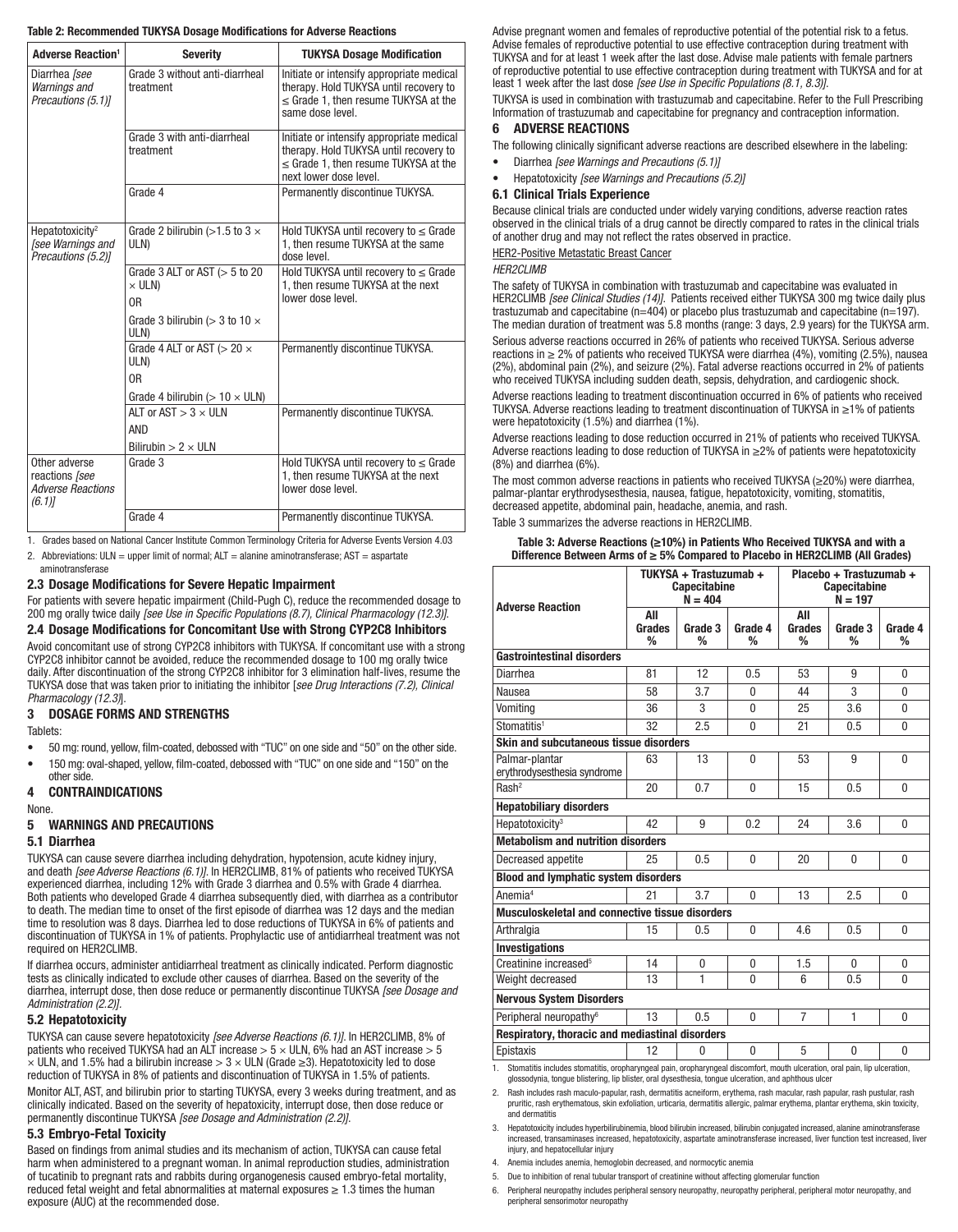Table 4: Laboratory Abnormalities (≥20%) Worsening from Baseline in Patients Who Received TUKYSA and with a Difference of ≥5% Compared to Placebo in HER2CLIMB

|                                   |                        | TUKYSA + Trastuzumab<br>+Capecitabine <sup>1</sup> |                        | Placebo + Trastuzumab<br>+Capecitabine <sup>1</sup> |  |
|-----------------------------------|------------------------|----------------------------------------------------|------------------------|-----------------------------------------------------|--|
|                                   | <b>All Grades</b><br>℅ | Grades $\geq 3$<br>℅                               | <b>All Grades</b><br>℅ | Grades $\geq 3$<br>℅                                |  |
| Hematology                        |                        |                                                    |                        |                                                     |  |
| Decreased hemoglobin              | 59                     | 3.3                                                | 51                     | 1.5                                                 |  |
| <b>Chemistry</b>                  |                        |                                                    |                        |                                                     |  |
| Decreased phosphate               | 57                     | 8                                                  | 45                     | $\overline{7}$                                      |  |
| Increased bilirubin               | 47                     | 1.5                                                | 30                     | 3.1                                                 |  |
| <b>Increased ALT</b>              | 46                     | 8                                                  | 27                     | 0.5                                                 |  |
| <b>Increased AST</b>              | 43                     | 6                                                  | 25                     | 1                                                   |  |
| Decreased magnesium               | 40                     | 0.8                                                | 25                     | 0.5                                                 |  |
| Decreased potassium <sup>2</sup>  | 36                     | 6                                                  | 31                     | 5                                                   |  |
| Increased creatinine <sup>3</sup> | 33                     | 0                                                  | 6                      | 0                                                   |  |
| Decreased sodium <sup>4</sup>     | 28                     | 2.5                                                | 23                     | $\overline{2}$                                      |  |
| Increased alkaline<br>phosphatase | 26                     | 0.5                                                | 17                     | 0                                                   |  |

1. The denominator used to calculate the rate varied from 351 to 400 in the TUKYSA arm and 173 to 197 in the control arm based on the number of patients with a baseline value and at least one post-treatment value. Grading was based on NCI-CTCAE v.4.03 for laboratory abnormalities, except for increased creatinine which only includes patients with a creatinine increase based on the upper limit of normal definition for grade 1 events (NCI CTCAE v5.0).

2. Laboratory criteria for Grade 1 is identical to laboratory criteria for Grade 2.

3. Due to inhibition of renal tubular transport of creatinine without affecting glomerular function.

4. There is no definition for Grade 2 in CTCAE v.4.03.

#### Increased Creatinine

The mean increase in serum creatinine was 32% within the first 21 days of treatment with TUKYSA. The serum creatinine increases persisted throughout treatment and were reversible upon treatment completion. Consider alternative markers of renal function if persistent elevations in serum creatinine are observed *[see Clinical Pharmacology (12.3)]*.

#### 7 DRUG INTERACTIONS

#### 7.1 Effects of Other Drugs on TUKYSA

Table 5 summarizes the effect of other drugs on TUKYSA.

Table 5: Drug Interactions that Affect TUKYSA

|                        | <b>Strong CYP3A Inducers or Moderate CYP2C8 Inducers</b>                                                                                                                                       |
|------------------------|------------------------------------------------------------------------------------------------------------------------------------------------------------------------------------------------|
| <b>Clinical Impact</b> | Concomitant use of TUKYSA with a strong CYP3A or moderate CYP2C8<br>inducer decreased tucatinib plasma concentrations [see Clinical<br>Pharmacology (12.3)], which may reduce TUKYSA activity. |
| Management             | Avoid concomitant use of TUKYSA with a strong CYP3A inducer or a<br>moderate CYP2C8 inducer.                                                                                                   |
|                        | <b>Strong or Moderate CYP2C8 Inhibitors</b>                                                                                                                                                    |
| <b>Clinical Impact</b> | Concomitant use of TUKYSA with a strong CYP2C8 inhibitor increased<br>tucatinib plasma concentrations [see Clinical Pharmacology (12.3)],<br>which may increase the risk of TUKYSA toxicity.   |
| Management             | Avoid concomitant use of TUKYSA with a strong CYP2C8 inhibitor.<br>Increase monitoring for TUKYSA toxicity with moderate CYP2C8 inhibitors.                                                    |
|                        |                                                                                                                                                                                                |

#### 7.2 Effects of TUKYSA on Other Drugs

Table 6 summarizes the effect of TUKYSA on other drugs.

#### Table 6: TUKYSA Drug Interactions that Affect Other Drugs

| <b>CYP3A Substrates</b>          |                                                                                                                                                                                                                                                                              |
|----------------------------------|------------------------------------------------------------------------------------------------------------------------------------------------------------------------------------------------------------------------------------------------------------------------------|
| <b>Clinical Impact</b>           | Concomitant use of TUKYSA with a CYP3A substrate increased the<br>plasma concentrations of CYP3A substrate [see Clinical Pharmacology<br>(12.3)], which may increase the toxicity associated with a CYP3A<br>substrate.                                                      |
| Management                       | Avoid concomitant use of TUKYSA with CYP3A substrates, where<br>minimal concentration changes may lead to serious or life-threatening<br>toxicities. If concomitant use is unavoidable, decrease the CYP3A<br>substrate dosage in accordance with approved product labeling. |
| P-glycoprotein (P-gp) Substrates |                                                                                                                                                                                                                                                                              |
| <b>Clinical Impact</b>           | Concomitant use of TUKYSA with a P-gp substrate increased the<br>plasma concentrations of P-qp substrate [see Clinical]<br>Pharmacology (12.3), which may increase the toxicity associated with<br>a P-qp substrate.                                                         |
| Management                       | Consider reducing the dosage of P-gp substrates, where minimal con-<br>centration changes may lead to serious or life-threatening toxicities.                                                                                                                                |

#### 8 USE IN SPECIFIC POPULATIONS 8.1 Pregnancy

# Risk Summary

TUKYSA is used in combination with trastuzumab and capecitabine. Refer to the Full Prescribing Information of trastuzumab and capecitabine for pregnancy information.

Based on findings in animals and its mechanism of action, TUKYSA can cause fetal harm when administered to a pregnant woman *[see Clinical Pharmacology (12.1)]*. There are no available human data on TUKYSA use in pregnant women to inform a drug-associated risk. In animal reproduction studies, administration of tucatinib to pregnant rats and rabbits during organogenesis resulted in embryo-fetal mortality, reduced fetal weight and fetal abnormalities at maternal exposures ≥ 1.3 times the human exposure (AUC) at the recommended dose *(see Data)*. Advise pregnant women and females of reproductive potential of the potential risk to the fetus.

The background risk of major birth defects and miscarriage for the indicated population is unknown. In the U.S. general population, the estimated background risk of major birth defects and miscarriage in clinically recognized pregnancies is 2%-4% and 15%-20%, respectively. Data

#### *Animal Data*

In pilot embryo-fetal development studies, pregnant rats and rabbits received oral doses of tucatinib up to 150 mg/kg/day during the period of organogenesis.

In rats, oral administration of tucatinib resulted in maternal toxicity (body weight loss, reduced body weight gain, low food consumption) at doses ≥ 90 mg/kg/day. Fetal effects included reduced number of live fetuses, decreased fetal weight, and fetal abnormalities (increase in skeletal variations, incomplete ossification) at  $\geq 90$  mg/kg/day (approximately 3.5 times the human exposure at the recommended dose based on AUC).

In rabbits, oral administration of tucatinib resulted in increased resorptions, decreased percentages of live fetuses, and skeletal, visceral, and external malformations in fetuses at doses ≥ 90 mg/kg/day (1.3 times the human exposure at the recommended dose based on AUC). Fetal abnormalities included domed head, brain dilation, incomplete ossification of frontal and parietal bones, and a hole in the parietal bone.

### 8.2 Lactation

#### Risk Summary

TUKYSA is used in combination with trastuzumab and capecitabine. Refer to the Full Prescribing Information of trastuzumab and capecitabine for lactation information.

There are no data on the presence of tucatinib or its metabolites in human or animal milk or its effects on the breastfed child or on milk production. Because of the potential for serious adverse reactions in a breastfed child, advise women not to breastfeed during treatment with TUKYSA and for at least 1 week after the last dose.

#### 8.3 Females and Males of Reproductive Potential

TUKYSA can cause fetal harm when administered to a pregnant woman *[see Use in Specific Populations (8.1)]*. TUKYSA is used in combination with trastuzumab and capecitabine. Refer to the Full Prescribing Information of trastuzumab and capecitabine for contraception and infertility information.

#### Pregnancy Testing

Verify the pregnancy status of females of reproductive potential prior to initiating treatment with **TUKYSA** 

#### **Contraception**

#### *Females*

Advise females of reproductive potential to use effective contraception during treatment with TUKYSA and for at least 1 week after the last dose.

#### *Males*

Advise male patients with female partners of reproductive potential to use effective contraception during treatment with TUKYSA and for at least 1 week after the last dose.

#### **Infertility**

Based on findings from animal studies, TUKYSA may impair male and female fertility *[see Nonclinical Toxicology (13.1)].*

#### 8.4 Pediatric Use

The safety and effectiveness of TUKYSA in pediatric patients have not been established.

#### 8.5 Geriatric Use

In HER2CLIMB, 82 patients who received TUKYSA were ≥ 65 years, of whom 8 patients were ≥ 75 years. The incidence of serious adverse reactions in those receiving TUKYSA was 34% in patients ≥ 65 years compared to 24% in patients <65 years. The most frequent serious adverse reactions in patients who received TUKYSA and  $\geq 65$  years were diarrhea (9%), vomiting (6%), and nausea (5%). There were no observed overall differences in the effectiveness of TUKYSA in patients ≥ 65 years compared to younger patients. There were too few patients ≥75 years to assess differences in effectiveness or safety.

#### 8.6 Renal Impairment

The use of TUKYSA in combination with capecitabine and trastuzumab is not recommended in patients with severe renal impairment (CLcr < 30 mL/min estimated by Cockcroft-Gault Equation), because capecitabine is contraindicated in patients with severe renal impairment. Refer to the Full Prescribing Information of capecitabine for additional information in severe renal impairment.

No dose adjustment is recommended for patients with mild or moderate renal impairment (creatinine clearance [CLcr] 30 to 89 mL/min).

#### 8.7 Hepatic Impairment

Tucatinib exposure is increased in patients with severe hepatic impairment (Child-Pugh C). Reduce the dose of TUKYSA for patients with severe (Child-Pugh C) hepatic impairment *[see Dosage and Administration (2.3), Clinical Pharmacology (12.3)]*.

No dose adjustment for TUKYSA is required for patients with mild (Child-Pugh A) or moderate (Child-Pugh B) hepatic impairment.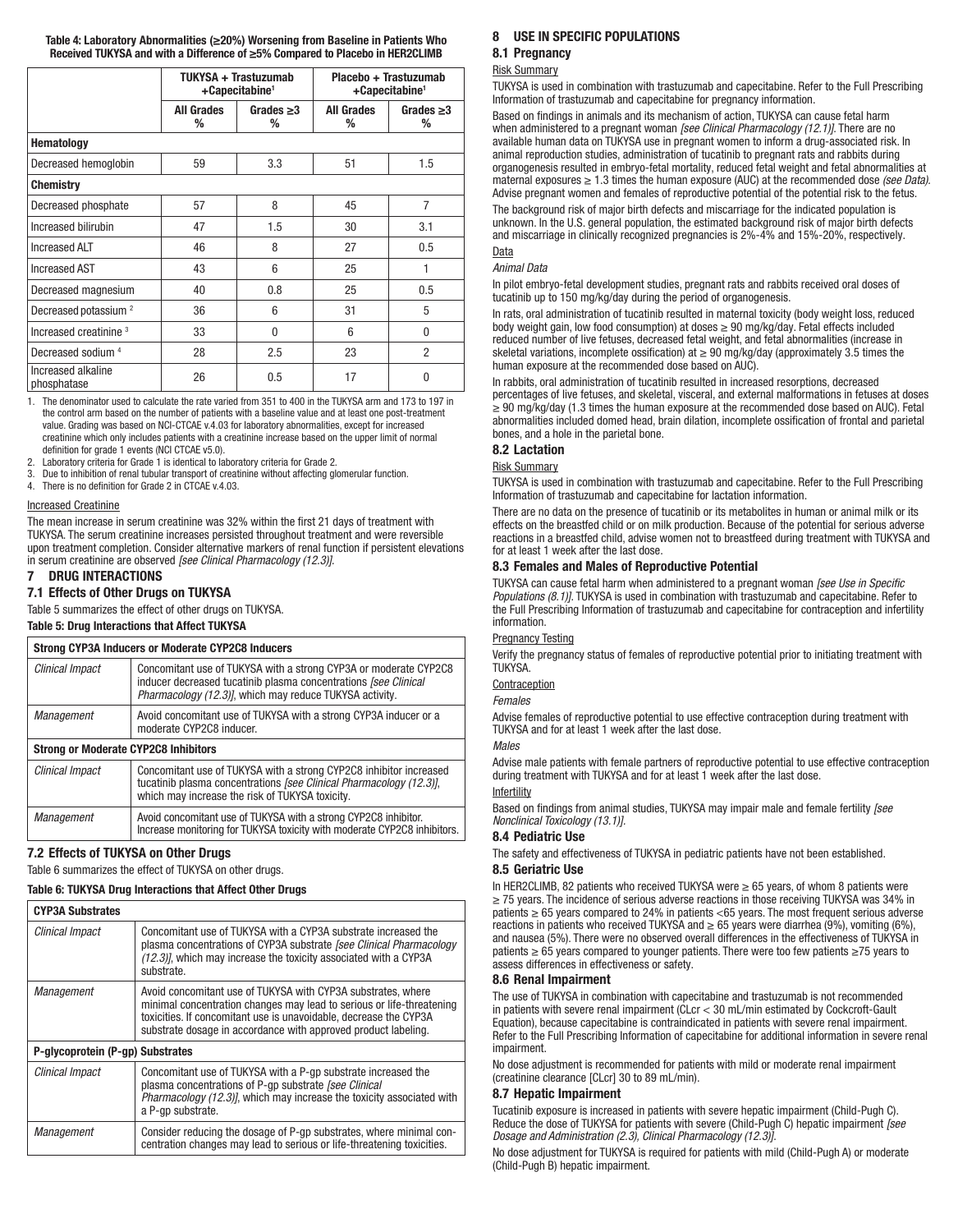#### 11 DESCRIPTION

Tucatinib is a kinase inhibitor. The chemical name is (N4-(4-([1,2,4]triazolo[1,5-a]pyridin-7 yloxy)-3-methylphenyl)-N6-(4,4-dimethyl-4,5-dihydrooxazol-2-yl)quinazoline-4,6-diamine. The molecular formula is  $C_{26}H_{24}N_8O_2$  and the molecular weight is 480.52 g/mol. The chemical structure is as follows:



TUKYSA (tucatinib) is supplied as 50 mg and 150 mg film-coated tablets for oral use and contain the following inactive ingredients:

Tablet core: copovidone, crospovidone, sodium chloride, potassium chloride, sodium bicarbonate, colloidal silicon dioxide, magnesium stearate, and microcrystalline cellulose.

Coating: yellow film coat: polyvinyl alcohol, titanium dioxide, macrogol/polyethylene glycol, talc, and yellow iron oxide non-irradiated.

Each TUKYSA 50 mg tablet contains 10.10 mg (0.258 mEq) potassium and 9.21 mg (0.401 mEq) sodium.

Each TUKYSA 150 mg tablet contains 30.29 mg (0.775 mEq) potassium and 27.64 mg (1.202 mEq) sodium.

# 12 CLINICAL PHARMACOLOGY

#### 12.1 Mechanism of Action

Tucatinib is a tyrosine kinase inhibitor of HER2. In vitro, tucatinib inhibits phosphorylation of HER2 and HER3, resulting in inhibition of downstream MAPK and AKT signaling and cell proliferation, and showed anti-tumor activity in HER2 expressing tumor cells. In vivo, tucatinib inhibited the growth of HER2 expressing tumors. The combination of tucatinib and trastuzumab showed increased anti-tumor activity in vitro and in vivo compared to either drug alone.

#### 12.2 Pharmacodynamics

Exposure Response Relationship

Tucatinib exposure-response relationships and the time course of pharmacodynamics response have not been fully characterized.

#### Cardiac Electrophysiology

No large mean increase in QTc (i.e., > 20 ms) was detected following treatment with TUKYSA at the recommended dose of 300 mg taken orally twice daily.

#### 12.3 Pharmacokinetics

Tucatinib AUC<sub>0-INF</sub> and C<sub>max</sub> increases proportionally over a dosage range from 50 mg to 300 mg (0.17 to 1 times the approved recommended dosage). Tucatinib exhibited 1.7-fold accumulation for AUC and 1.5-fold accumulation for C<sub>max</sub> following administration of TUKYSA 300 mg twice daily for 14 days. Time to steady state was approximately 4 days.

#### **Absorption**

The median time to peak plasma concentration of tucatinib was approximately 2 hours (range 1 to 4 hours).

#### *Effects of Food*

Following administration of a single oral dose of TUKYSA in 11 subjects after a high-fat meal (approximately 58% fat, 26% carbohydrate, and 16% protein), the mean AUC<sub>0-INF</sub> increased by 1.5-fold, the  $T_{\text{max}}$  shifted from 1.5 hours to 4 hours, and  $C_{\text{max}}$  was unaltered. The effect of food on the pharmacokinetics of tucatinib was not clinically meaningful.

#### **Distribution**

The geometric mean (CV%) apparent volume of distribution of tucatinib was approximately 1670 L (66%). The plasma protein binding was 97.1% at clinically relevant concentrations.

#### Elimination

The geometric mean (CV%) half-life of tucatinib was approximately 8.5 (21%) hours and apparent clearance was 148 L/h (55%).

#### *Metabolism*

Tucatinib is metabolized primarily by CYP2C8 and to a lesser extent via CYP3A. *Excretion*

Following a single oral dose of 300 mg radiolabeled tucatinib, approximately 86% of the total radiolabeled dose was recovered in feces (16% of the administered dose as unchanged tucatinib) and 4.1% in urine with an overall total recovery of 90% within 13 days post-dose. In plasma, approximately 76% of the plasma radioactivity was unchanged, 19% was attributed to identified metabolites, and approximately 5% was unassigned.

#### Specific Populations

Age (< 65 (n = 211);  $\geq$  65 (n = 27)), albumin (25 to 52 g/L), creatinine clearance (creatinine clearance [CLcr] 60 to 89 mL/min ( $n = 89$ ); CLcr 30 to 59 mL/min ( $n = 5$ )), body weight (41 to 138 kg), and race (White (n=168), Black (n=53), or Asian (n=10)) did not have a clinically meaningful effect on tucatinib exposure.

#### *Renal Impairment*

No clinically significant differences in the pharmacokinetics of tucatinib were observed in patients with mild to moderate renal impairment (creatinine clearance: 30 to 89 mL/min by Cockcroft-Gault). The effect of severe renal impairment (creatinine clearance: < 30 mL/min) on the pharmacokinetics of tucatinib is unknown.

#### *Hepatic Impairment*

Mild (Child-Pugh A) and moderate (Child-Pugh B) hepatic impairment had no clinically relevant effect on tucatinib exposure. Tucatinib AUC<sub>0-INF</sub> was increased by 1.6 fold in subjects with severe (Child-Pugh C) hepatic impairment compared to subjects with normal hepatic function.

#### Drug Interaction Studies

*Clinical Studies*

#### Table 7: Effect of Other Drugs on TUKYSA

| <b>Concomitant Drug</b>           |                    | Ratio (90% CI) of Tucatinib<br><b>Exposure With and Without</b><br><b>Concomitant Drug</b> |            |
|-----------------------------------|--------------------|--------------------------------------------------------------------------------------------|------------|
| (Dose)                            | <b>TUKYSA Dose</b> | $C_{\rm max}$                                                                              | <b>AUC</b> |
| Strong CYP3A Inhibitor            |                    | 1.3                                                                                        | 1.3        |
| Itraconazole (200 mg BID)         |                    | (1.2, 1.4)                                                                                 | (1.3, 1.4) |
| Strong CYP3A/Moderate 2C8 Inducer | 300 mg single      | 0.6                                                                                        | 0.5        |
| Rifampin (600 mg once daily)      | dose               | (0.5, 0.8)                                                                                 | (0.4, 0.6) |
| Strong CYP2C8 Inhibitor           |                    | 1.6                                                                                        | 3.0        |
| Gemfibrozil (600 mg BID)          |                    | (1.5, 1.8)                                                                                 | (2.7, 3.5) |

#### Table 8: Effect of TUKYSA on Other Drugs

| <b>Concomitant Drug</b>          |                    | Ratio (90% CI) of Exposure<br><b>Measures of Concomitant Drug</b><br>with/without Tucatinib |            |  |
|----------------------------------|--------------------|---------------------------------------------------------------------------------------------|------------|--|
| (Dose)                           | <b>TUKYSA Dose</b> | C <sub>max</sub>                                                                            | <b>AUC</b> |  |
| <b>CYP2C8 Substrate</b>          |                    | 1.7                                                                                         | 1.7        |  |
| Repaglinide (0.5 mg single dose) |                    | (1.4, 2.1)                                                                                  | (1.5, 1.9) |  |
| CYP3A Substrate                  | 300 mg twice       | 3.0                                                                                         | 5.7        |  |
| Midazolam (2 mg single dose)     |                    | (2.6, 3.4)                                                                                  | (5.0, 6.5) |  |
| P-gp Substrate                   | daily              | 2.4                                                                                         | 1.5        |  |
| Digoxin (0.5 mg single dose)     |                    | (1.9, 2.9)                                                                                  | (1.3, 1.7) |  |
| MATE1/2-K substrate <sup>a</sup> |                    | 1.1                                                                                         | 1.4        |  |
| Metformin (850 mg single dose)   |                    | (1.0, 1.2)                                                                                  | (1.2, 1.5) |  |

a. Tucatinib reduced the renal clearance of metformin without any effect on glomerular filtration rate (GFR) as measured by iohexol clearance and serum cystatin C.

No clinically significant difference in the pharmacokinetics of tucatinib were observed when used concomitantly with omeprazole (proton pump inhibitor) or tolbutamide (sensitive CYP2C9 substrate).

#### *In Vitro Studies*

*Cytochrome P450 (CYP) Enzymes:* Tucatinib is a reversible inhibitor of CYP2C8 and CYP3A and a time-dependent inhibitor of CYP3A, but is not an inhibitor of CYP1A2, CYP2B6, CYP2C9, CYP2C19, or CYP2D6.

*Uridine diphosphate (UDP)-glucuronosyl transferase (UGT) Enzymes:* Tucatinib is not an inhibitor of UGT1A1.

*Transporter Systems:* Tucatinib is a substrate of P-gp and BCRP, but is not a substrate of OAT1, OAT3, OCT1, OCT2, OATP1B1, OATP1B3, MATE1, MATE2-K, or BSEP.

Tucatinib inhibits MATE1/MATE2-K-mediated transport of metformin and OCT2/MATE1-mediated transport of creatinine. The observed serum creatinine increase in clinical studies with tucatinib is due to inhibition of tubular secretion of creatinine via OCT2 and MATE1.

#### 13 NONCLINICAL TOXICOLOGY

#### 13.1 Carcinogenesis, Mutagenesis, Impairment of Fertility

Carcinogenicity studies have not been conducted with tucatinib.

Tucatinib was not mutagenic in an in vitro bacterial reverse mutation (Ames) assay. Tucatinib was not clastogenic in either an in vitro chromosome aberration assay or an in vivo mouse bone marrow micronucleus assay.

Fertility studies in animals have not been conducted. In repeat-dose toxicity studies up to 13 weeks duration, decreased corpora lutea/corpus luteum cyst, increased interstitial cells of the ovary, atrophy of the uterus, and mucification of the vagina were observed in female rats at doses  $\geq 6$  mg/kg/day (approximately 0.1 times the human exposure at the recommended dose based on AUC). Atrophy and edema of the testes and oligospermia/germ cell debris in the epididymides were observed in male rats at  $\geq$  120 mg/kg/day (approximately 13 times the human exposure at the recommended dose based on AUC).

#### 14 CLINICAL STUDIES

#### 14.1 HER2-Positive Metastatic Breast Cancer

The efficacy of TUKYSA in combination with trastuzumab and capecitabine was evaluated in 612 patients in HER2CLIMB (NCT02614794), a randomized (2:1), double-blind, placebo-controlled trial. Patients were required to have HER2-positive, unresectable locally advanced or metastatic breast cancer, with or without brain metastases, and prior treatment with trastuzumab, pertuzumab, and ado-trastuzumab emtansine (T-DM1) separately or in combination, in the neoadjuvant, adjuvant or metastatic setting. HER2 positivity was based on archival or fresh tissue tested with an FDA-approved test at a central laboratory prior to enrollment with HER2 positivity defined as HER2 IHC 3+ or ISH positive.

Patients with brain metastases, including those with progressing or untreated lesions, were eligible provided they were neurologically stable and did not require immediate radiation or surgery. The trial excluded patients with leptomeningeal disease. Randomization was stratified by the presence or history of brain metastases (yes vs. no), Eastern Cooperative Oncology Group (ECOG) performance status (0 vs. 1), and region (U.S., Canada, or rest of world).

Patients received TUKYSA 300 mg or placebo orally twice daily with a trastuzumab loading dose of 8 mg/kg on Day 1 of Cycle 1 if needed and then a maintenance dose of 6 mg/kg on Day 1 of every 21-day cycle thereafter and capecitabine  $1000 \text{ mg/m}^2$  orally twice daily on Days 1 through 14 of every 21-day cycle. An alternate trastuzumab dosing regimen was 600 mg administered subcutaneously on Day 1 of every 21-day cycle. Patients were treated until disease progression or unacceptable toxicity. Tumor assessments, including brain-MRI in patients with presence or history of brain metastases at baseline, occurred every 6 weeks for the first 24 weeks and every 9 weeks thereafter.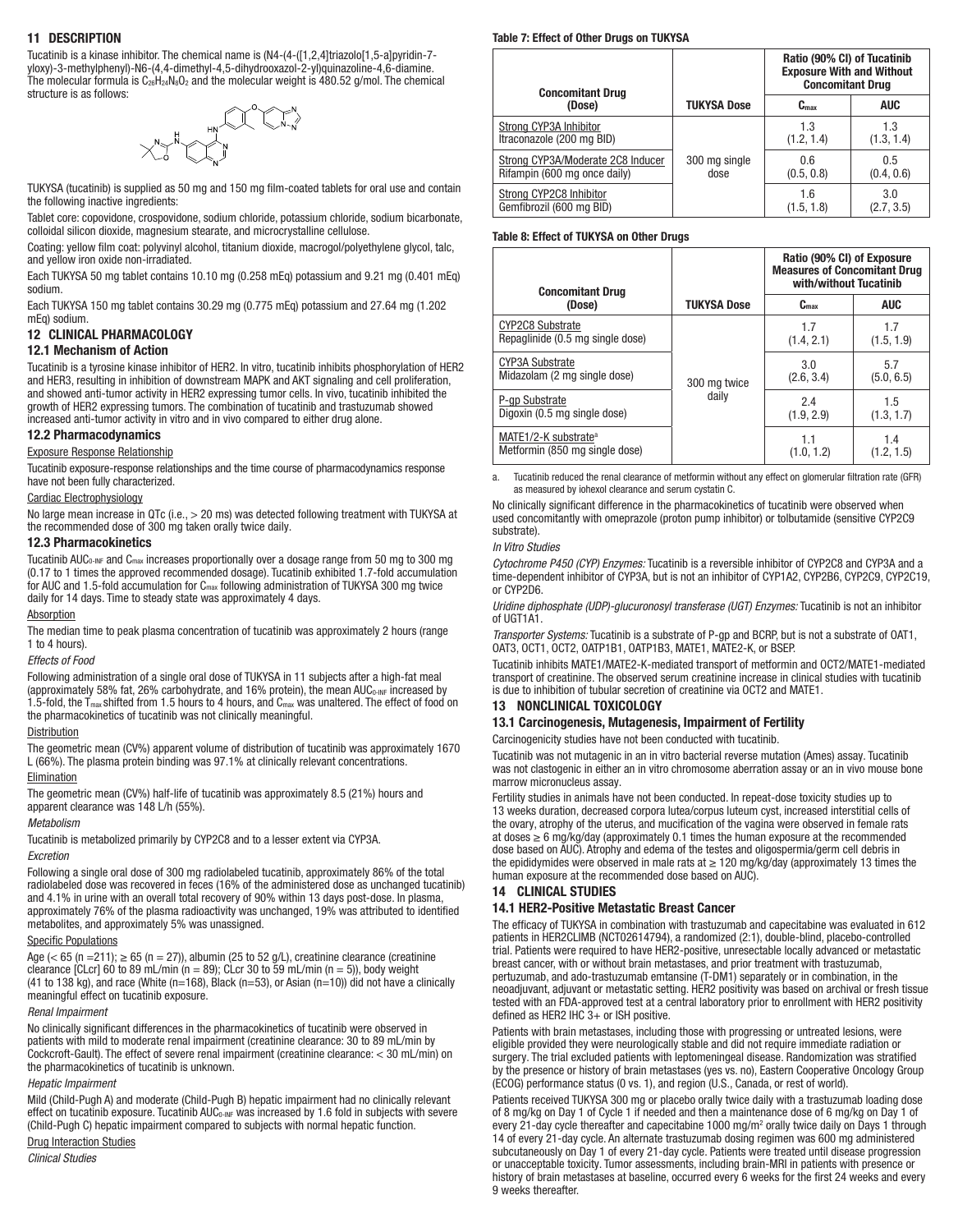The major efficacy outcome measure was progression-free survival (PFS) in the first 480 randomized patients assessed by blinded independent central review (BICR) using Response Evaluation Criteria in Solid Tumors (RECIST) v1.1. Additional efficacy outcome measures were evaluated in all randomized patients and included overall survival (OS), PFS among patients with a history or presence of brain metastases (PFSBRainMets), and confirmed objective response rate (ORR).

The median age was 54 years (range: 22 - 82); 116 (19%) patients were age 65 or older. The majority were White (73%) and female (99%) and 51% had an ECOG performance status of 1. Sixty percent had estrogen and/or progesterone receptor-positive disease. Forty-eight percent had a presence or history of brain metastases; of these patients, 23% had untreated brain metastases, 40% had treated but stable brain metastases, and 37% had treated but radiographically progressing brain metastases. Seventy-four percent of patients had visceral metastases. Patients had received a median of 4 (range, 2 to 17) prior lines of systemic therapy and a median of 3 (range, 1 to 14) prior lines of systemic therapy in the metastatic setting. All patients received prior trastuzumab and T-DM1 and all but two patients had prior pertuzumab. Efficacy results are summarized in Table 9 and Figure 1 and 2. Efficacy results were consistent

across patient subgroups defined by stratification factors (presence or history of brain metastases, ECOG status, region of world) and hormone receptor status.

#### Table 9: Efficacy Results in HER2CLIMB

|                                                              | TUKYSA + Trastuzumab +<br><b>Capecitabine</b> | Placebo + Trastuzumab +<br><b>Capecitabine</b> |
|--------------------------------------------------------------|-----------------------------------------------|------------------------------------------------|
| PFS <sup>1</sup>                                             | $N = 320$                                     | $N = 160$                                      |
| Number of events (%)                                         | 178 (56)                                      | 97(61)                                         |
| Median, months (95% CI)                                      | 7.8(7.5, 9.6)                                 | 5.6(4.2, 7.1)                                  |
| Hazard ratio (95% CI) <sup>2</sup>                           | 0.54(0.42, 0.71)                              |                                                |
| $P-value3$                                                   | < 0.00001                                     |                                                |
| <sub>0</sub> S                                               | $N = 410$                                     | $N = 202$                                      |
| Number of deaths (%)                                         | 130 (32)                                      | 85 (42)                                        |
| Median, months (95% CI)                                      | 21.9 (18.3, 31.0)                             | 17.4 (13.6, 19.9)                              |
| Hazard ratio (95% CI) <sup>2</sup>                           | 0.66(0.50, 0.87)                              |                                                |
| $P-value4$                                                   | 0.00480                                       |                                                |
| PFS <sub>BrainMets</sub> <sup>5</sup>                        | $N = 198$                                     | $N = 93$                                       |
| Number of events (%)                                         | 106 (53.5)                                    | 51 (54.8)                                      |
| Median, months (95% CI)                                      | 7.6(6.2, 9.5)                                 | 5.4(4.1, 5.7)                                  |
| Hazard ratio (95% CI) <sup>2</sup>                           | 0.48(0.34, 0.69)                              |                                                |
| $P$ -value $6$                                               | < 0.00001                                     |                                                |
| <b>Confirmed ORR for Patients</b><br>with Measurable Disease | $N = 340$                                     | $N = 171$                                      |
| ORR (95% CI) <sup>7</sup>                                    | 40.6 (35.3, 46.0)                             | 22.8 (16.7, 29.8)                              |
| CR (%)                                                       | 3(0.9)                                        | 2(1.2)                                         |
| PR (%)                                                       | 135 (39.7)                                    | 37(21.6)                                       |
| $P-value3$                                                   | 0.00008                                       |                                                |
| <b>DOR</b>                                                   |                                               |                                                |
| Median, months (95% CI) <sup>8</sup>                         | 8.3(6.2, 9.7)                                 | 6.3(5.8, 8.9)                                  |

BICR=blinded independent central review; CI=confidence interval; PFS=progression-free survival; OS=overall survival; ORR=objective response rate; CR=complete response; PR=partial response; DOR=duration of response.

1. Primary PFS analysis conducted in first 480 randomized patients.

- 2. Hazard ratio and 95% confidence intervals are based on stratified Cox proportional hazards regression model controlling for stratification factors (presence or history of brain metastases, ECOG status, and region of world)
- Two-sided p-value based on re-randomization procedure (Rosenberger and Lachin 2002) controlling for stratification factors compared with the allocated alpha of 0.05
- 4. Two-sided p-value based on re-randomization procedure (Rosenberger and Lachin 2002) controlling for stratification factors, compared with the allocated alpha of 0.0074 for this interim analysis (with 60% of the planned number of events for final analysis)
- 5. Analysis includes patients with history or presence of parenchymal brain metastases at baseline, including target and non-target lesions. Does not include patients with dural lesions only.
- Two-sided p-value based on re-randomization procedure (Rosenberger and Lachin 2002) controlling for stratification factors, compared with the allocated alpha of 0.0080 for this interim analysis (with 71% of the planned number of events for final analysis)
- 7. Two-sided 95% exact confidence interval, computed using the Clopper-Pearson method (1934)
- 8. Calculated using the complementary log-log transformation method (Collett, 1994)

Figure 1: Kaplan-Meier Curve of PFS per BICR in HER2CLIMB



Figure 2: Kaplan-Meier Curve of Overall Survival in HER2CLIMB



#### 16 HOW SUPPLIED/STORAGE AND HANDLING 16.1 How Supplied

TUKYSA 50 mg tablets are supplied as yellow, film-coated, round tablets containing 50 mg of tucatinib. Each tablet is debossed with "TUC" on one side and "50" on the other side, and is packaged as follows:

50 mg tablets: 60 count in 75 cc bottle: NDC 51144-001-60

TUKYSA 150 mg tablets are supplied as yellow, film-coated, oval-shaped tablets containing 150 mg of tucatinib. Each tablet is debossed with "TUC" on one side and "150" on the other side, and is packaged as follows:

150 mg tablets: 60 count in 75 cc bottle: NDC 51144-002-60

150 mg tablets: 120 count in 150 cc bottle: NDC 51144-002-12

Store at controlled room temperature, 20ºC to 25ºC (68ºF to 77ºF); excursions permitted from 15ºC to 30ºC (59ºF to 86ºF) [see USP Controlled Room Temperature].

Dispense to patient in original container only. Store in original container to protect from moisture. Replace cap securely each time after opening. Do not discard desiccant.

Once opened, use within 3 months. Discard any unused tablets 3 months after opening the bottle. 17 PATIENT COUNSELING INFORMATION

Advise the patient to read the FDA-approved patient labeling (Patient Information). Diarrhea

• Inform patients that TUKYSA has been associated with severe diarrhea. Instruct patients on how to manage diarrhea and to inform their healthcare provider immediately if there is any change in bowel patterns *[see Warnings and Precautions (5.1)]*.

#### **Hepatotoxicity**

• Inform patients that TUKYSA has been associated with severe hepatotoxicity and that they should report signs and symptoms of liver dysfunction to their healthcare provider immediately *[see Warnings and Precautions (5.2)]*.

#### Embryo-Fetal Toxicity

- Inform pregnant women and females of reproductive potential of the risk to a fetus. Advise females to inform their healthcare provider of a known or suspected pregnancy *[see Warnings and Precautions (5.3) and Use in Specific Populations (8.1)]*.
- Advise females of reproductive potential to use effective contraception during treatment with TUKYSA and for at least 1 week after the last dose *[see Use in Specific Populations (8.3)]*.
- Advise male patients with female partners of reproductive potential to use effective contraception during treatment with TUKYSA and for at least 1 week after the last dose *[see Use in Specific Populations (8.3)]*.
- Refer to the Full Prescribing Information of trastuzumab and capecitabine for pregnancy and contraception information.

#### Lactation

• Advise women not to breastfeed during treatment with TUKYSA and for at least 1 week after the last dose *[see Use in Specific Populations (8.2)].* Refer to the Full Prescribing Information of trastuzumab and capecitabine for lactation information.